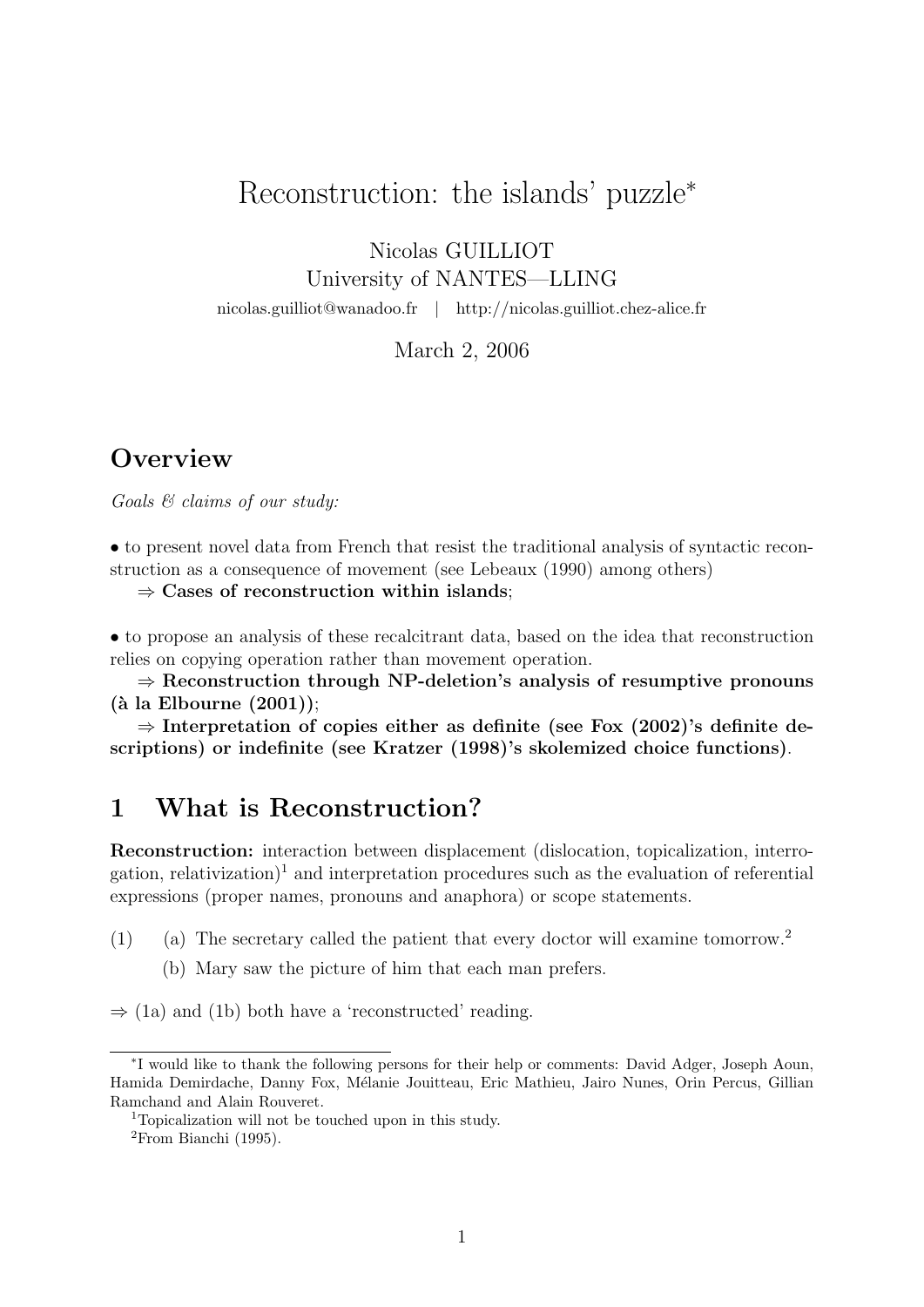- $(1a) \rightarrow a$  different patient for every doctor.
- Scope-only reconstruction<sup>3</sup>: narrow scope of *patient* with respect to each doctor.
- $(1b) \rightarrow a$  different *picture* for each man.
- Binding reconstruction:  $him$  is interpreted as a variable bound by the quantifier;
- Scope reconstruction: narrow scope of *picture* with respect to each man.

GG/minimalist account for reconstruction: the copy theory of movement. ⇒ Syntactic mechanism given by Lebeaux (1990), Bianchi (1995), Sauerland (2004) among others, to allow interpretation of a displaced constituent in the base position:

- (2) (a) The secretary called the patient that every doctor will examine patient.
	- (b) Mary saw the picture of him that each man prefers picture of him.

 $\Rightarrow$  Presence of reconstruction in restrictive relatives argues for head-raising analysis initially proposed by Vergnaud (1973).

 $\Rightarrow$  Interpretation of the copy in (2a) and (2b) as an indefinite (see Kayne (1994) for arguments).

Conclusion  $#1:$  Reconstruction requires movement.

# 2 A paradox in three steps

 $\Rightarrow$  to show that traditional assumptions about reconstruction make wrong predictions with respect to islands.

#### 2.1 Step 1: Islandhood

Islandhood: a well-known syntactic restriction on movement, as questions such as (3a) and  $(3b)$  are ungrammatical<sup>4</sup>.

- (3) (a) \*Quel étudiant as-tu rencontré  $_{Complex-NP}$  Island la personne qui a invité]? 'Which student did you meet the person who invited?'
	- (b) \*Quel étudiant es-tu fâché [ $_{Adiunct\ Island}$  parce que le doyen a renvoyé]? 'Which student are you furious because the principal expelled?'

Conclusion  $#2:$  Islands block movement.

#### 2.2 Step 2: Resumption

Resumption: when a pronoun occupies a site where a gap would be expected, i.e. when a pronoun takes a displaced constituent as antecedent.

Main property: resumptive strategy can circumvent islandhood in French and other languages. See  $wh$ - movement in  $(4a)$  and  $(4b)$ , and dislocation in  $(4c)$ :

<sup>3</sup>For convenience, we use scope reconstruction for any case of distributive reading of the displaced constituent.

<sup>4</sup>Following Cinque (1990), only strong islands (complex-NPs, adjuncts...) will be investigated here as they block any kind of movement, in contrast with weak islands (wh- structures, negation...) from which arguments can be extracted.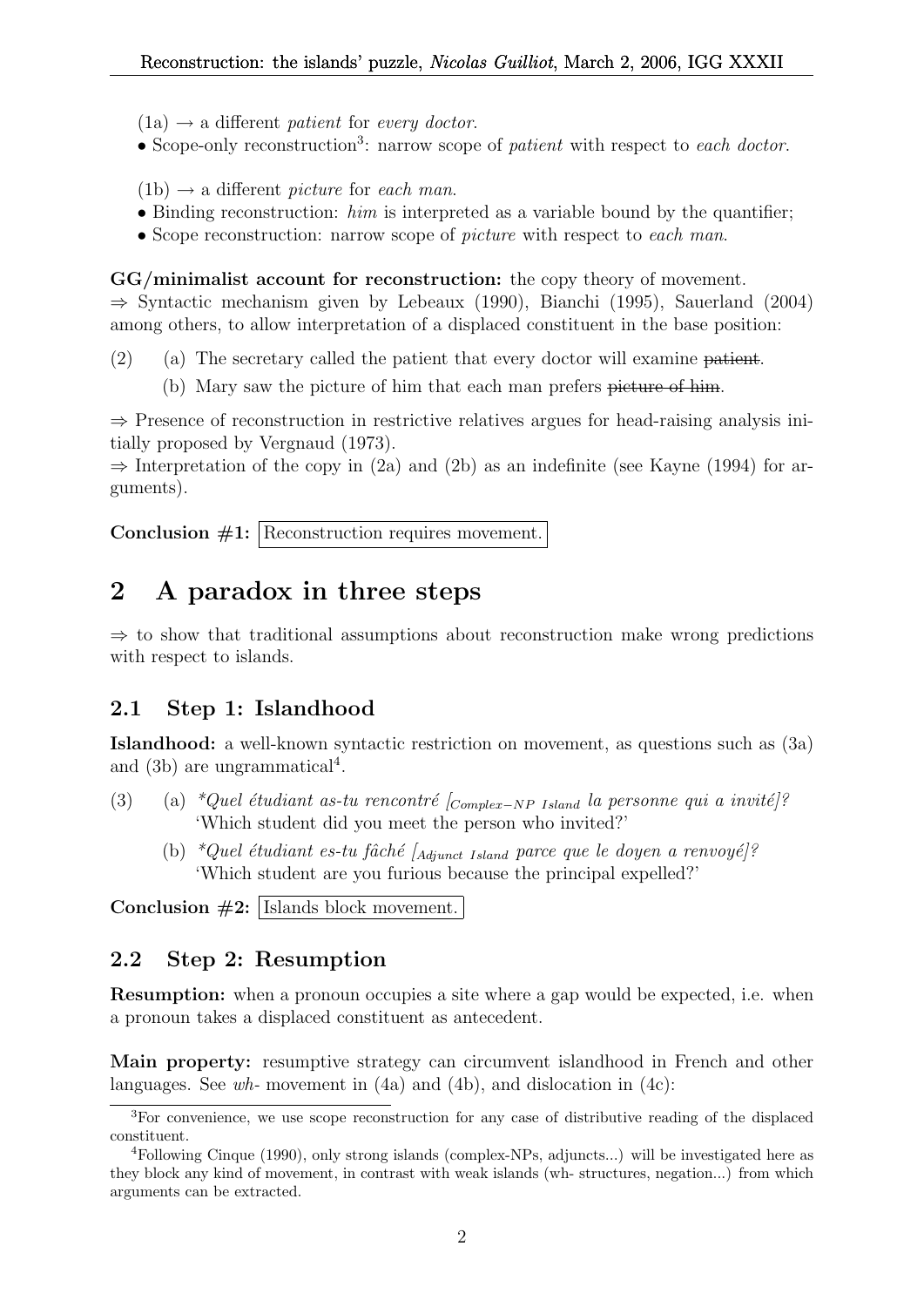- (4) (a) ?Quel étudiant es-tu fâché [ $_{Adi$ unct Island parce que le doyen l'a renvoyé]? 'Which student are you furious because the principal expelled him?'
	- (b) ?Quel ´etudiant as-tu rencontr´e [Complex−NP Island la personne qui l'a invit´e]? 'Which student did you meet the person who invited him?'
	- (c) ? Cet étudiant, tu es fâché  $A_{dipunct$  Island parce que le doyen l'a renvoyé]. 'This student, you are furious because the principal expelled him.'

 $\Rightarrow$  Insertion of a pronoun in (4a), (4b), and (4c) rescues the sentence.

Notice that dislocation in French seems to depart from clitic left dislocation (ClLD) in Italian, as the former can cross islands (see (4b), and also (5) from De Cat (2002)), whereas the latter cannot, as Cecchetto  $(2001)$ 's example in  $(6)$  shows<sup>5</sup>:

- (5) Les tartes<sub>1</sub>, elle a oublié d'acheter les oeufs  $[pour les<sub>1</sub> faire].$ 'The pies, she has forgotten to buy the eggs to make them.'
- (6) \*Maria, ho visto Leo prima che la incontrasse. 'Maria, (I) have seen Leo before he met her.'

Conclusion  $#3$ : Resumption can occur within islands.

#### 2.3 Step 3: Unexpected reconstruction in islands

From section 1: reconstruction requires movement.

From section 2.1: islands block movement.

#### Prediction: Reconstruction should never occur within islands.

However, consider wh- movement in (7a) and (7b), and dislocation in (7c):

- (7) (a) Quelle photo<sub>1</sub> de lui<sub>2</sub> es-tu fâché parce que chaque homme<sub>2</sub>  $\mathbf{l}_1$ 'a déchirée? 'Which picture of him are you furious because each man tore it?'
	- (b) Quelle photo<sub>1</sub> de sa<sub>2</sub> fille connais-tu quelqu'un à qui chaque homme<sub>2</sub>  $\mathbf{l}_1$ 'a  $montrée?$ 'Which picture of his daughter do you know someone whom each man showed it to?'
	- (c) La photo<sub>1</sub> de sa<sub>2</sub> classe, tu es fâché parce que chaque prof<sub>2</sub>  $\mathbf{l}_1$ 'a déchirée. 'The picture of his class, you are furious because each teacher tore it.'

(i) Giorgio<sub>1</sub>, no conosco la  $[ragazza$  che lui<sub>1</sub> vuole sposare. 'Giorgio, I don't know the girl who wants to marry him.'

Cinque (1983) considers (i) as a case of Hanging Topic rather than ClLD. For a clear study of the distinction, see Grohmann (2000).

 $5$ However, notice that certain cases of dislocation with strong islands can be found in Italian, as (i) from Cinque (1983) shows: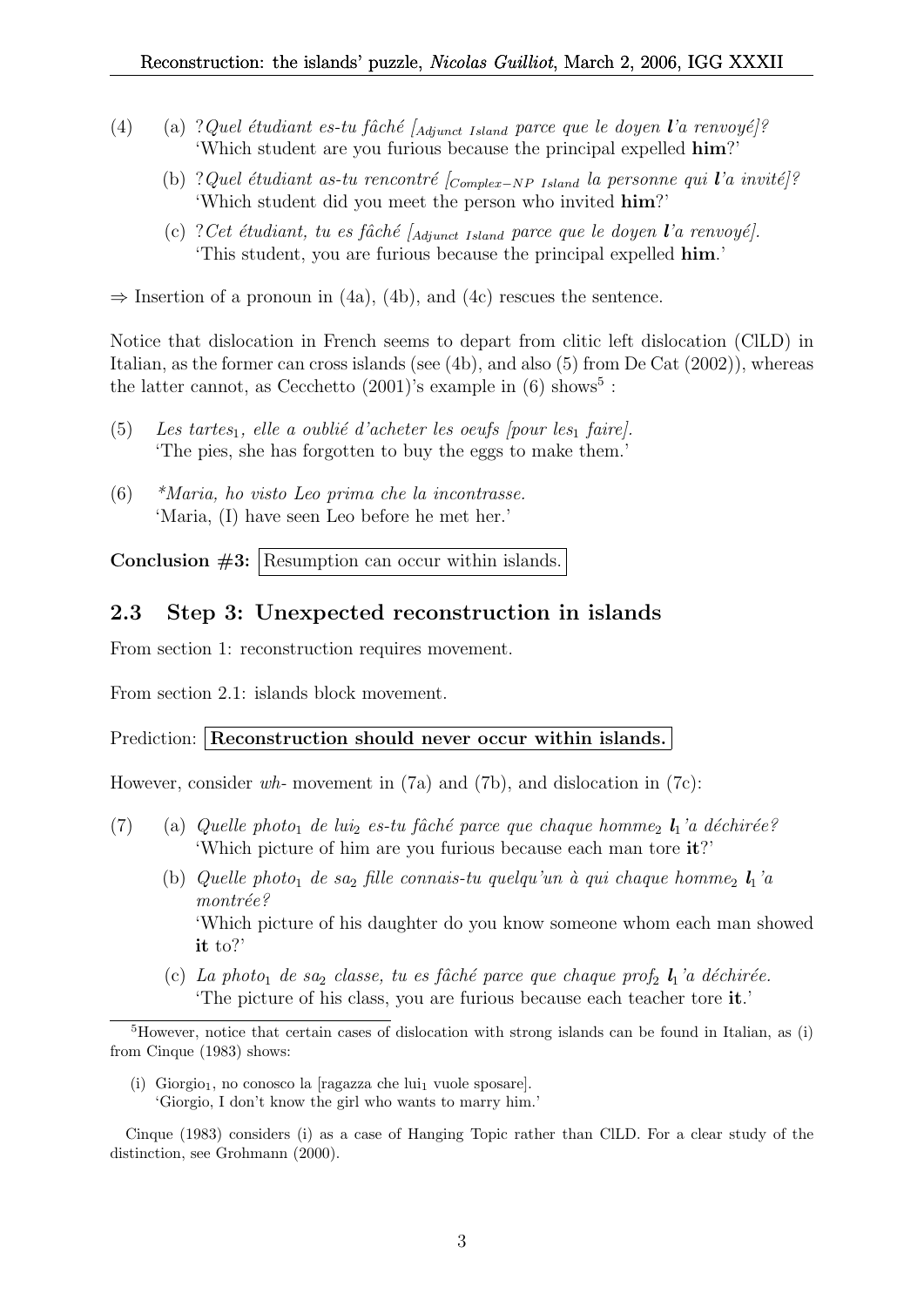$\Rightarrow$  (7a), (7b) and (7c) can all have a 'reconstructed' functional reading.

 $(7a) \rightarrow$  Answer: la photo de lui à son mariage ('the picture of him at his wedding').

• Binding reconstruction: the pronoun *lui* is interpreted as a bound variable.

 $(7b) \rightarrow$  Answer: *la photo de sa naissance* ('the picture of her birthdate').

• Binding reconstruction: the possessive sa is interpreted as a bound variable.

 $(7a) \rightarrow a$  different *picture* for *each teacher* (strict mapping teacher/picture).

• Binding reconstruction: the possessive sa is interpreted as a bound variable.

If reconstruction is only a consequence of syntactic movement, as suggested in Lebeaux (1990), Chomsky (1995), Cecchetto (2001), Sauerland (1998) among others, how is reconstruction possible in a strong island?

Important note: only the functional answer (intensional) seems to be available for (7a) and (7b), the pair-list (extensional) is not:

 $-(7a) \rightarrow * \langle John, picture \space of \space his \space wedding \rangle, \langle Paul, picture \space of \space his \space birthdate \rangle...$ 

 $-(7b) \rightarrow * \langle John, picture \ of \ her \ wedding \rangle, \langle Paul, picture \ of \ her \ birthdate \rangle,...$ 

To confirm this, we can use the test of the negative quantifier aucun (given in Sharvit (1997) among others) which only allows for functional readings:

(8) Who does no man love? functional answer: his mother-in-law. pair-list answer:  $\langle John, Mary \rangle$ ,  $\langle Paul, Suzanne \rangle$ ...

The reconstructed readings noticed in (7) are still present if we use the negative quantifier:

(9) Quelle photo<sub>1</sub> de lui<sub>2</sub> es-tu fâché parce qu'aucun homme<sub>2</sub> ne  $\mathbf{l}_1$ 'a déchirée? 'Which picture of him are you furious because no man tore it?'  $\rightarrow$  Answer: la photo de lui à son mariage ('the picture of him at his wedding').

# 3 Our view on reconstruction

By definition (see section 1), reconstruction requires that the antecedent be in a peripheral position.

Our analysis is then based on two main claims:

• Reconstruction requires *Copying* rather than *Movement*.

• Resumptive pronouns can be interpreted through NP-deletion's analysis (see Elbourne  $(2001)$ ).

## 3.1 Move vs Copy

Two kinds of syntactic operations make use of the copying process:

• Movement  $\rightarrow$  when a constituent (NP, DP, ...) is fronted from an argumental position to a peripheral one, and leaves a copy (i.e. copy theory of movement):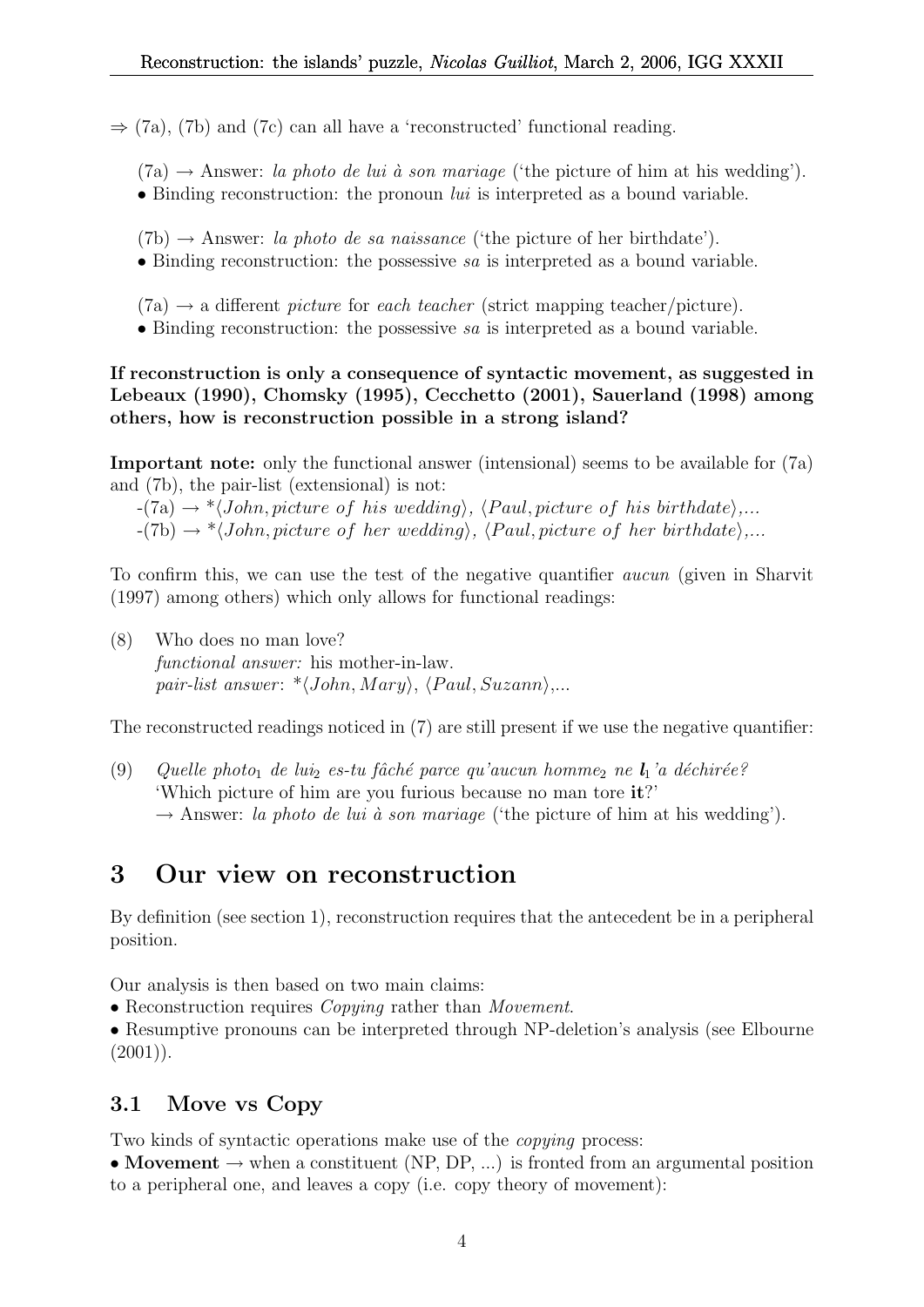(10) Quelle photo de lui chaque homme préfère-t-il photo de lui? 'Which picture of him does every man prefer?'

 $\Rightarrow$  Movement is sensitive to islands.

• Ellipsis  $\rightarrow$  when a constituent (NP, VP, ...) can be omitted, as it can be recovered from the linguistic context:

- (11) Nadia a choisi la jupe bleue, alors que Sarah préférait la  $\frac{1}{2}$ upe noire. 'Nadia chose the blue skirt, although Sarah preferred the black (one).'
- $\Rightarrow$  Ellipsis is **not** sensitive to islands.

⇒ Furthermore, nothing (in principle) prevents from having (partial) ellipsis of a displaced constituent (which would make it more similar to movement, apart from the islandhood property), as (12) shows:

- (12) (a) Les enfants de Marie, j'ai vu les quatre. lit. 'Mary's children, I saw the four.'
	- (b) Les films de Spielberg, je ne connais personne qui ait vu les vingt-sept. lit. 'Spielberg's films, I don't know anybody who saw the twenty-seven.'
	- $(c)$  Les films de Spielberg, je ne connais personne qui ait manqué les plus célèbres. lit. 'Spielberg's films, I don't know anybody who missed the most famous.'

## 3.2 Resumptives as definite descriptions

*Back to our problem:* reconstruction holds with resumption in islands (recall  $(7)$ ). How do we account for this?

 $\Rightarrow$  Just by applying Elbourne (2001)'s view of pronouns as in 'paycheck' sentences<sup>6</sup>:

A famous example of 'paycheck' sentence:

(13) John gave his paycheck to his mistress. Everybody else put it in the bank.

 $\Rightarrow$  How to treat the relation between the pronoun 'it' and its antecedent 'his paycheck'? -neither coreference relation as the pronoun does not refer to a unique and specific individual (reference of the antecedent can vary);

-nor bound variable relation as the structural configuration for variable binding is not met.

Elbourne (2001)'s analysis  $\Rightarrow$  pronouns can be seen as definite descriptions composed of a determiner (the pronoun) and the NP-complement which has been elided under identity:

(14) John<sub>1</sub> gave his<sub>1</sub> paycheck to his mistress. Everybody<sub>2</sub> else put  $\lceil_{DP}$  it<sub>3</sub>  $\lceil_{NP}$ paycheck of  $\lim_{2}$ ] in the bank.

⇒ The presence of the bound pronoun in the elided copy straightforwardly accounts for the 'covariant' reading of the pronoun 'it'.

Argument for this analysis  $\Rightarrow$  the great similarity between pronouns and determiners in French, as Table.1 shows:

 ${}^{6}$ Elbourne (2001) treats e-type pronouns and pronouns in 'paycheck' sentences in a very similar way.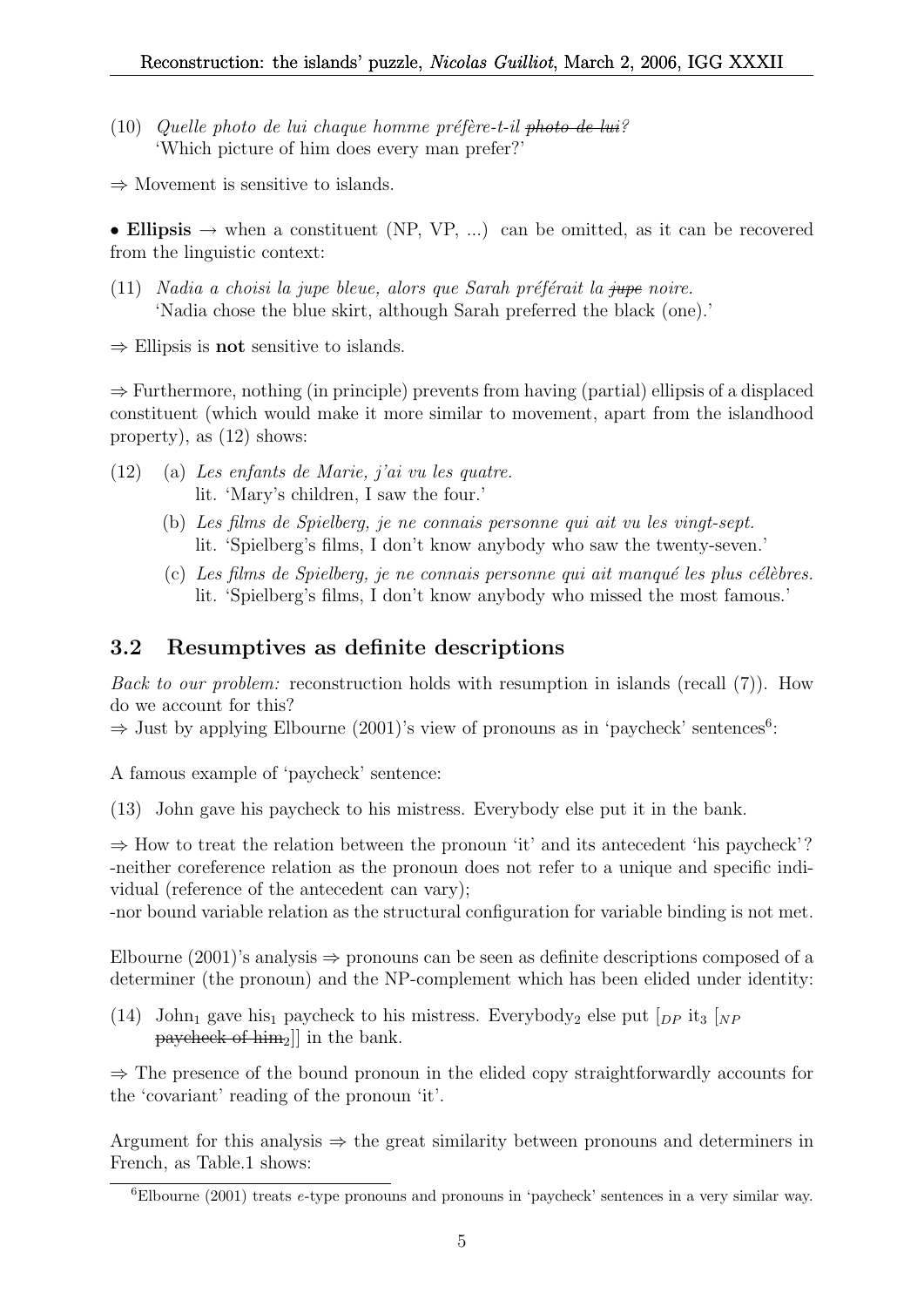|     | $(3)$ sg.                       | $(3)$ pl.                   |
|-----|---------------------------------|-----------------------------|
|     | Pro $\int$ il/elle/le/la/lui/l' | ils/elles/les/leur          |
| Det | le/la/l'                        | $\text{les}/\text{leur}(s)$ |

Table.1: Determiners and Pronouns in French

Our claim: A resumptive pronoun can be interpreted as a definite description within islands.

This claim accounts for unexpected reconstruction within islands. Recall the examples in (7) repeated here in (15):

- (15) (a) Quelle photo<sub>1</sub> de lui<sub>2</sub> es-tu fâché parce que chaque homme<sub>2</sub>  $\mathbf{l}_1$ 'a déchirée? 'Which picture of him are you furious because each man tore it?'
	- (b) Quelle photo<sub>1</sub> de sa<sub>2</sub> fille connais-tu quelqu'un à qui chaque homme<sub>2</sub>  $\mathbf{l}_1$ 'a  $montrée?$ 'Which picture of his daughter do you know someone whom each man showed it to?'
	- (c) La photo<sub>1</sub> de saz classe, tu es fâché parce que chaque prof<sub>2</sub>  $\mathbf{l}_1$ 'a déchirée. 'The picture of his class, you are furious because each teacher tore it.'

 $\Rightarrow$  The three resumptive pronouns in these examples can be given the structures in (16)).

- (16) (a) quelle photo<sub>1</sub> de lui<sub>2</sub> ... chaque homme<sub>2</sub> ...  $\lceil_{DP} \rceil$ <sup>1</sup><sub>1</sub>  $\lceil_{NP}$  photo de lui<sub>2</sub> $\lceil$ which picture<sub>1</sub> of him<sub>2</sub> ... each man<sub>2</sub> ...  $[p \text{p } it_1 | NP \text{ picture of him}_2]$ 
	- (b) quelle photo<sub>1</sub> de sa<sub>2</sub> fille ... chaque homme<sub>2</sub> ...  $\lceil_{DP} \rceil$ <sup>1</sup><sub>1</sub> photo de sa<sub>2</sub> fille which picture<sub>1</sub> of his<sub>2</sub> daughter ... each man<sub>2</sub> ... [it<sub>1</sub> picture of his<sub>2</sub> daughter]
	- (c) la photo<sub>1</sub> de sa<sub>2</sub> classe ... chaque prof<sub>2</sub> ...  $[p P]_1$  photo de sa<sub>2</sub> classe the picture<sub>1</sub> of his<sub>2</sub> class ... each man<sub>2</sub> ...  $[p \text{p } it_1 \text{ picture of his}_2 \text{ class}]$

 $\Rightarrow$  Under (16), binding reconstruction is predicted, as triggers for reconstruction are met:

• The antecedent of the pronoun occupies a peripheral position;

• a copy of the displaced constituent appears within the scope of the quantifier, leading to the bound variable reading of the pronoun/possessive.

## 3.3 A decisive argument: scope-only vs binding reconstruction

Our analysis straightforwardly accounts for the asymmetry between scope-only and binding reconstruction with resumption. Consider the surprising contrast between (7a), repeated here in (17a), and (17b):

- (17) (a) Quelle photo<sub>1</sub> de lui es-tu fâché parce que chaque homme  $l_1$ 'a déchirée? 'Which picture of him are you furious because each man tore it?'
	- (b) Quelle photo<sub>1</sub> es-tu fâché parce que chaque homme  $l_1$ 'a déchirée? 'Which picture are you furious because every man tore it?'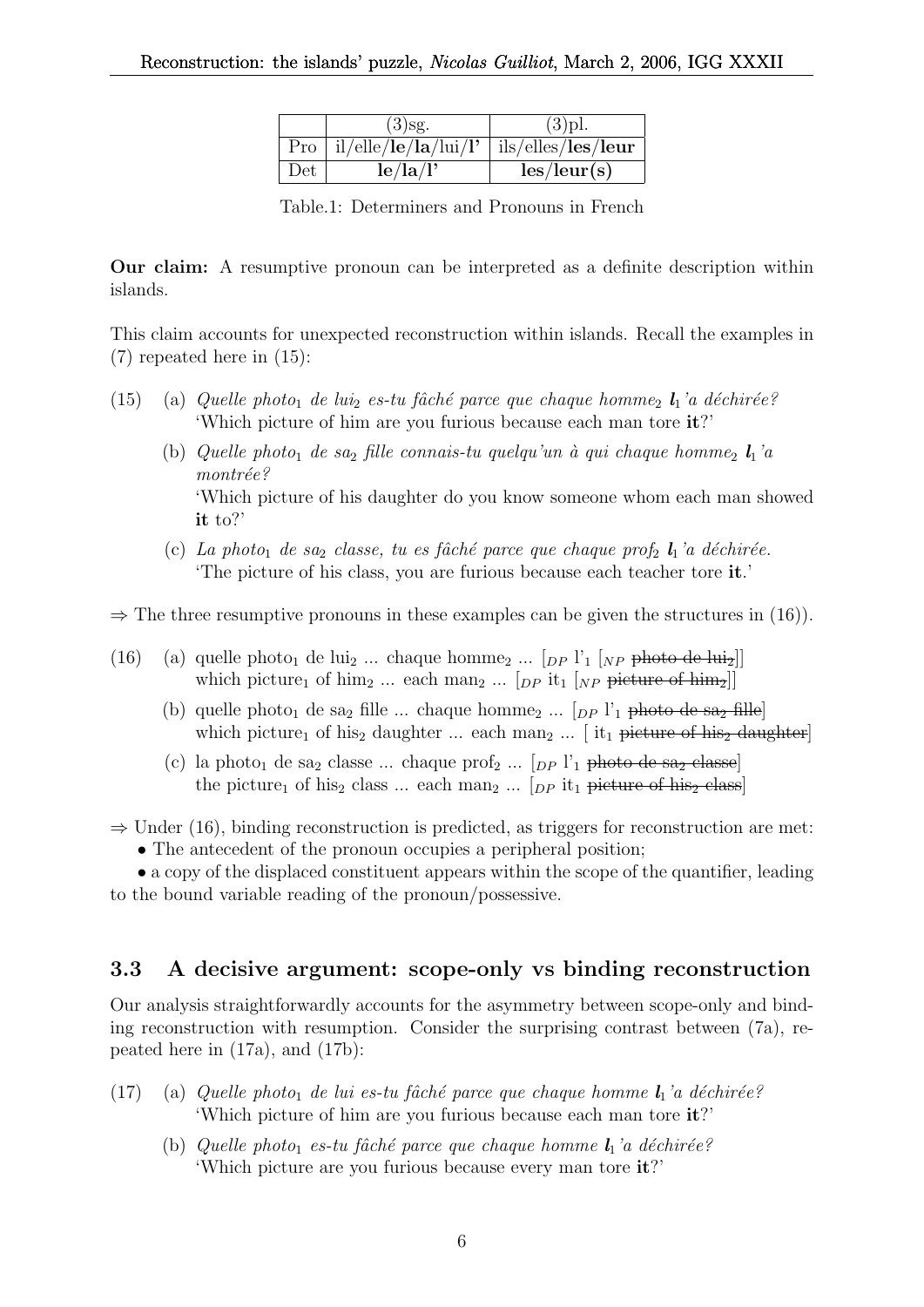$\Rightarrow$  Only (17a) gives rise to a 'reconstructed' functional reading, not (17b).

(17a) is linked to binding issues. It can have two readings:

-single answer  $(SA)$ : la photo de Jean à son mariage ('the picture of John at his wedding') • No reconstruction: the pronoun *lui* is free (referring to an individual from the context) and there is only one picture.

-functional answer (FA): la photo de lui à son mariage ('the picture of him at his wedding').

• Binding reconstruction: the pronoun  $lui$  is interpreted as a bound variable.

(17b) is only linked to scope issues. Now it can only have the single individual reading, not the 'reconstructed' functional reading:

-single answer (SA): la photo de Jean ('the picture of John')

• No reconstruction: the pronoun  $lui$  is free (referring to an individual from the context) and there is only one picture.

-functional answer (FA): impossible as there cannot be a different picture for each man.

Our account: the presence of the resumptive pronoun (as a definite description) leads to a definite interpretation of the copy. As the schemas in (18) show, the contrast is then reduced to the one between every man saw the picture of him versus every man saw the picture.

- (18) (a) quelle photo<sub>1</sub> de lui<sub>2</sub> ... chaque homme<sub>2</sub> ...  $\lceil_{DP} \rceil$ <sup>'</sup><sub>1</sub>  $\lceil_{NP}$  photo de lui<sub>2</sub> $\lceil$ which picture<sub>1</sub> of him<sub>2</sub> ... each man<sub>2</sub> ...  $[p_P$  it<sub>1</sub>  $N_P$  picture of him<sub>2</sub>]  $\Rightarrow$  LF:  $\lambda p$ . true(p) $\wedge p =$ you are furious because each man<sub>x</sub> tore the picture of x
	- (b) quelle photo<sub>1</sub> ... chaque homme<sub>2</sub> ... [ $_{DP}$  l'<sub>1</sub> [ $_{NP}$  photo]] which picture<sub>1</sub> ... each man<sub>2</sub> ...  $[p_P$  it<sub>1</sub>  $N_P$  picture  $\Rightarrow$  LF:  $\lambda p$ . true(p) $\wedge p =$ you are furious because each man<sub>x</sub> tore the picture

 $\Rightarrow$  Obviously, only the first case will lead to a functional reading thanks to the bound variable.

# 4 Further investigations: on copy interpretation

 $\Rightarrow$  To give further arguments for our analysis, based on the way copies are interpreted.

## 4.1 How copies get interpreted...

Our claim: copies can (in principle) be freely interpreted either as definite or indefinite objects.

A copy can be interpreted as a definite description, as proposed by Fox (2002):

(19) Which boy did Mary visit  $\frac{100}{2}$ Gloss: Which is the boy, x, such that Mary visited the<sub>x</sub> boy.

Following Sauerland (2004), we further assume that the definite determiner can introduce either an individual variable x (see  $(19)$ ), or a functional variable f: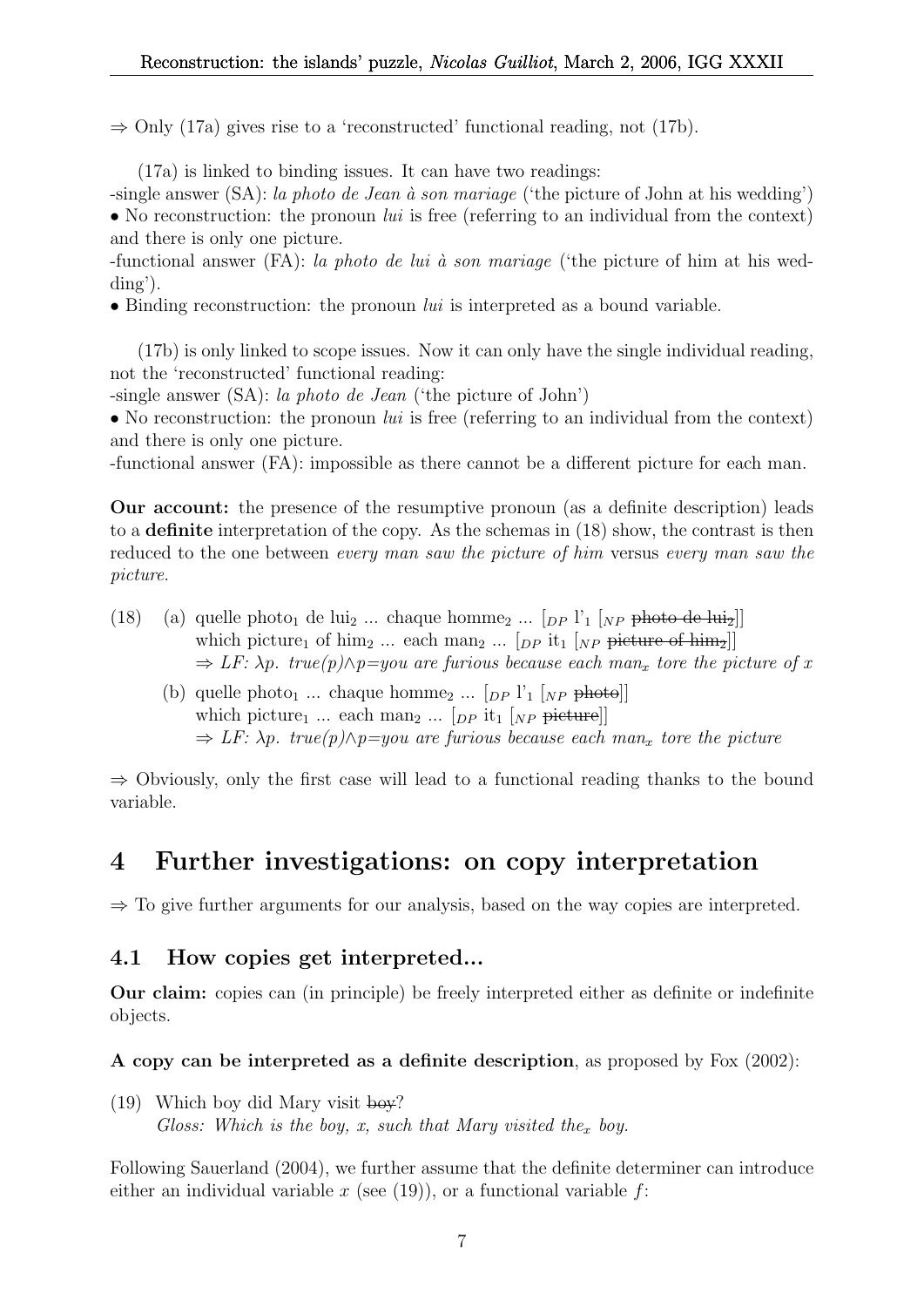(20)  $[the_X]^{g}(P)$  is defined if  $P([X]^{g}) = 1$ <br>if defined  $[the_X]^{g}(P) = x \cdot y$ if defined,  $[\![the_X]\!]^g(P) = [\![X]\!]^g$ 

 $\Rightarrow$  A definite description like 'the picture' can then in principle be interpreted as either the<sub>x</sub> picture or the<sub>f</sub> picture<sup>7</sup>.

But a copy can also be interpreted as indefinite. For the analysis of indefinites, we argue for the skolemized choice function proposed in Kratzer (1998), i.e. a function that takes two arguments, one individual  $x$  and a set of entities  $P$  and returns one individual of that set (written  $f_x(P)$ ):

- (21) Every man loves a woman.
	- ⇒ Functional reading: one different specific woman for each man LF: every man<sub>1</sub> loves  $f_1(\text{woman})$ .  $\forall x. [man(x) \rightarrow loves(x, f_x(woman))]$

Why do we need interpretation of copies as indefinite? For all the cases of scope-only reconstruction:

- (22) (a) The secretary called the patient that every doctor will examine patient.  $\Rightarrow$  LF: The secretary called the<sub>f</sub>  $\lambda f$  [every doctor<sub>x</sub> will examine  $f_x(pation)$ ]
	- (b) Which patient did every doctor examine patient?  $\Rightarrow$  LF:  $\lambda p$ . true(p) $\wedge p =$ every doctor<sub>x</sub> examined f<sub>x</sub>(patient)

⇒ Skolemized choice function's interpretation of copies is essential to account for scopeonly reconstruction: interpretation of the copy in (22a) and (22b) as an indefinite gives rise to the 'reconstructed' functional readings mapping every doctor to a different and specific patient in both examples.

#### 4.2 Gap vs resumption

Scope-only reconstruction holds with a gap, as examples in (22) and also (23a) show, but disappears with resumption, as confirmed by (17b), repeated here in (23b).

- (23) (a) Quelle photo<sub>1</sub> chaque homme a-t-il déchirée  $-1$ ? (SA/FA) 'Which picture did each man tear?'
	- (b) Quelle photo<sub>1</sub> es-tu fâché parce que chaque homme  $l_1$ 'a déchirée? (SA/\*FA) 'Which picture are you furious because every man tore it?'

 $\Rightarrow$  Only (23a) allows for the 'reconstructed' functional reading (as a case of scope-only reconstruction).

Our account: the presence of resumption (as a definite description) blocks interpretation of the copy as indefinite, leading to the schemas in (24).

<sup>&</sup>lt;sup>7</sup>Notice that the second option will be available only in cases where the function can be contextually reconstructed. Obviously, a sentence like every man saw **the** woman will not allow for this option, whereas the secretary called the patient that each doctor will examine will.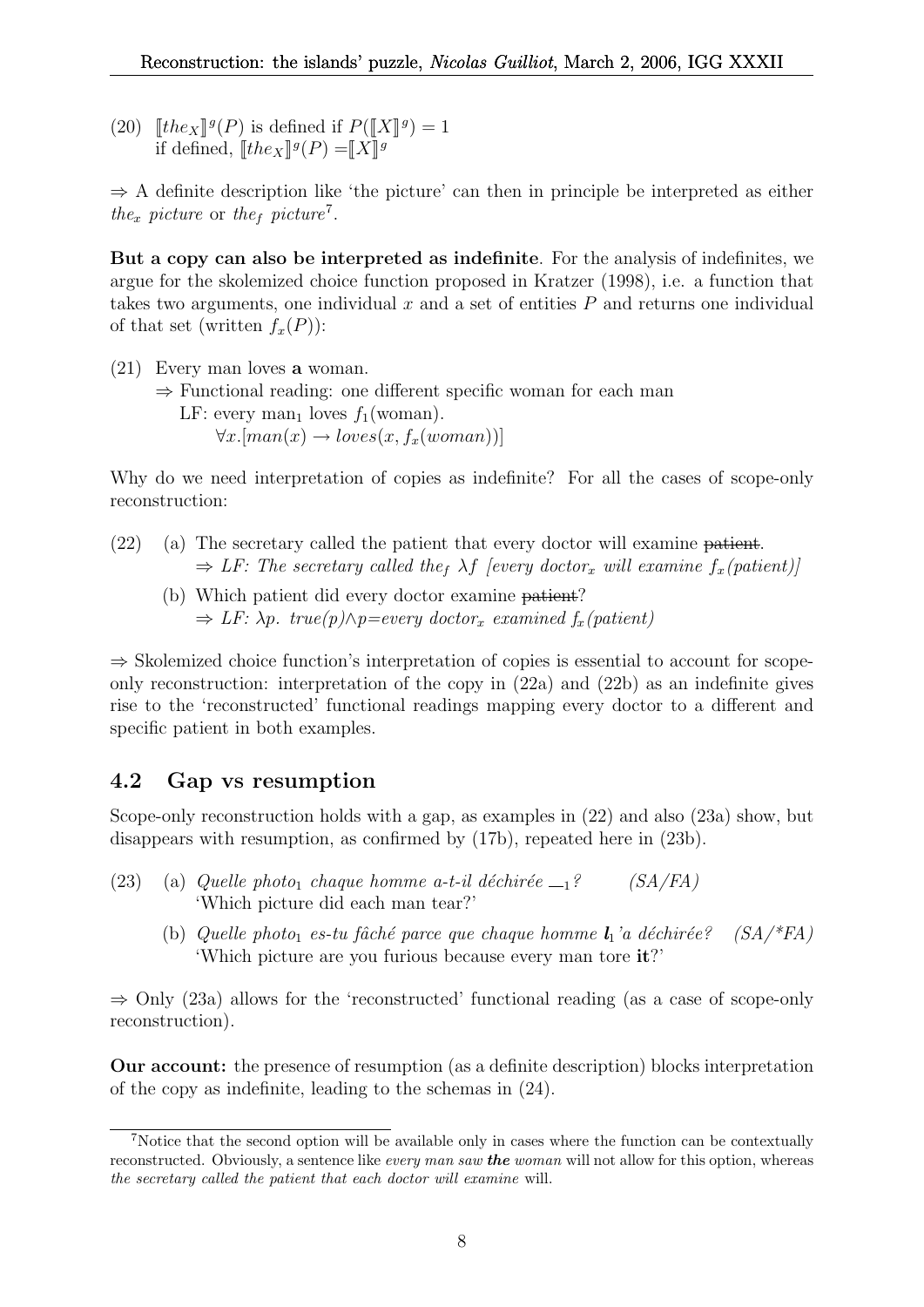- (24) (a) quelle photo<sub>1</sub> ... chaque homme<sub>2</sub> ...  $[p \sim p \rightarrow +b \rightarrow +b]$ which picture<sub>1</sub> ... each man<sub>2</sub> ...  $\lceil_{DP} \rceil_{NP}$  picture]]  $\Rightarrow$  LF:  $\lambda p$ . true(p) $\wedge p =$ each man<sub>x</sub> tore f<sub>x</sub>(picture)
	- (b) quelle photo<sub>1</sub> ... chaque homme<sub>2</sub> ...  $[p P']_1 [NP \text{ photo}]$ which picture<sub>1</sub> ... each man<sub>2</sub> ... [ $_{DP}$  it<sub>1</sub> [ $_{NP}$  picture]]  $\Rightarrow$  LF:  $\lambda p$ . true(p) $\wedge p =$ you are furious because each man<sub>x</sub> tore the<sub>y</sub> picture

 $\Rightarrow$  In (24a), interpretation of the copy as a skolemized choice function (indefinite) gives rise to the functional reading. In (24a), the copy is interpreted as definite (because of the resumptive pronoun) which obviously does not lead to any functional reading<sup>8</sup>.

Notice that similar examples appear in relatives from Hebrew (see Doron (1982)).

|  |  |  | (25) (a) $ha-iSa_2$ Se kol gever <sub>1</sub> hizmin $\qquad_2$ hodeta $lo_{1/3}$ . |  |
|--|--|--|-------------------------------------------------------------------------------------|--|
|  |  |  | the-woman Op every man has-invited has-thanked him                                  |  |
|  |  |  | The woman each man <sub>1</sub> invited thanked $\lim_{1/3}$ .                      |  |

(b)  $ha-iSa_2$ the-woman Op every man Se kol  $gever_1$  hizmin has-invited her  $ota<sub>2</sub>$  hodeta has-thanked him  $log_{1*1}$ . 'The woman each man<sub>1</sub> invited (her) thanked him<sub>3/\*1</sub>.'

⇒ Only (25a) gives rise to a 'reconstructed' functional reading of 'woman', hence allowing for the pronoun *lo* to get a covariant reading.

## 4.3 Definite vs indefinite relatives

Based on Alexopoulou and Heycock (2002):

- (26) (a) The secretary called the patient that each doctor will examine tomorrow.  $\Rightarrow$  Functional reading available
	- (b) The secretary called a patient that each doctor will examine tomorrow.  $\Rightarrow$  No functional reading
	- (c) Marie a vu une photo de lui<sub>1</sub> que chaque homme<sub>1</sub> a apporté. 'Mary saw a picture of  $\lim_1$  that each man<sub>1</sub> has brought.'  $\Rightarrow$  Functional reading reappears

 $\Rightarrow$  Recall that a definite antecedent, as in (26a) et (3b), gives rise to a 'reconstructed' functional reading (scope-only reconstruction).

 $\Rightarrow$  The 'reconstructed' reading (FA) disappears with an indefinite antecedent (see (26b)), suggesting that indefinite relatives don't allow for reconstruction (as claimed by Alexopoulou and Heycock (2002) and also Aoun and Li (2003)).

 $\Rightarrow$  But then, how do we account for (26c) in which the functional reading reappears (through binding reconstruction).

Our account: An indefinite relative triggers interpretation of the copy as definite.

This claim gives rise to the following LFs for (26):

<sup>8</sup>Recall that functional reading of a definite description is highly restricted.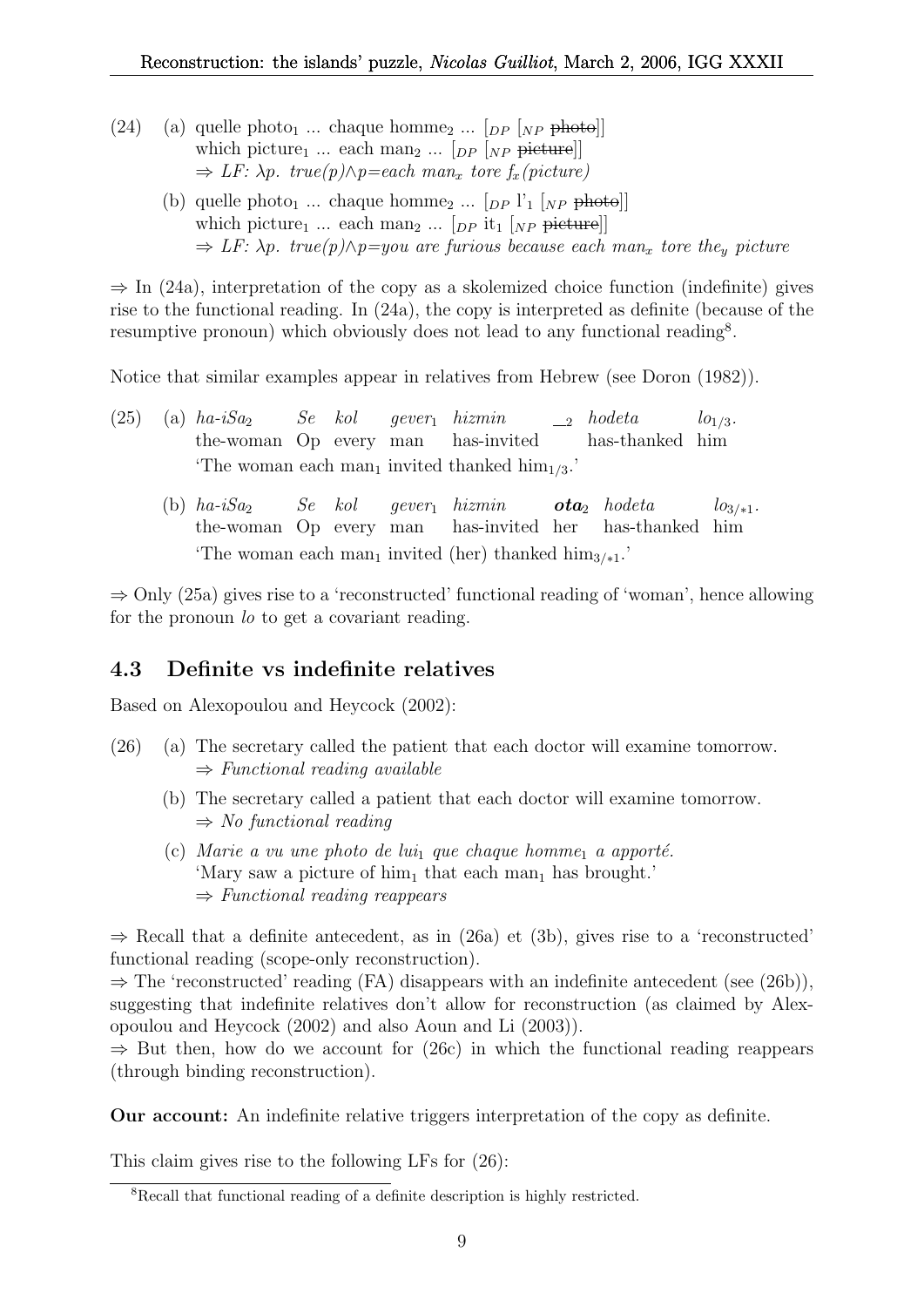- (27) (a) LF: The secretary called the  $\lambda f$  [every doctor<sub>x</sub> will examine  $f_x$ (patient)]
	- (b) LF: The secretary called  $f_S(\lambda y$  [every doctor<sub>x</sub> will examine the<sub>y</sub> patient])
	- (c) LF: The secretary called  $f_S(\lambda y$  [every doctor<sub>x</sub> will examine the<sub>y/g</sub> patient of x])

 $\Rightarrow$  Interpration of the copy as indefinite (skolemized choice function) in (27a) accounts for the functional reading with a definite relative.

 $\Rightarrow$  In (27b) and (27c), the copy is interpreted as definite: the functional reading will only occur in the case of binding reconstruction, i.e. (27c).

Indefinite relatives are then very similar to cases of resumption which also force a definite interpretation of the copy.

## 4.4 Pair-list vs functional readings (still in progress)

Recall the important note from section 2.3: pair-list readings (PL) do not appear in the unexpected cases of reconstruction with resumption.

(28) (a) Quelle photo<sub>1</sub> de lui<sub>2</sub> chaque homme<sub>2</sub> a-t-il déchirée  $-1$ ? 'Which picture of him did each man tear?'  $\Rightarrow$  FA: la photo de lui à son mariage ('the picture of him at his wedding')  $\Rightarrow$  PL:  $\langle John, picture \ of \ his \ wedding \rangle$ ,  $\langle Paul, picture \ of \ his \ birthdate \rangle$ ... (b) Quelle photo<sub>1</sub> de lui<sub>2</sub> es-tu fâché parce que chaque homme<sub>2</sub>  $l_1$ 'a déchirée? 'Which picture of him are you furious because each man tore it?'  $\Rightarrow$  FA: la photo de lui à son mariage ('the picture of him at his wedding')  $\Rightarrow$  \*PL:  $\langle John, picture \ of \ his \ wedding \rangle$ ,  $\langle Paul, picture \ of \ his \ birthdate \rangle$ ...

A possible account: skolemized choice functions (interpetation of the copy as indefinite) allow for PL readings, whereas definite descriptions (interpretation of the copy as definite) allow for FA readings.

# 5 Conclusion

- Reconstruction (linked to binding) can occur within islands, as data from French show.
- Reconstruction follows from two principles:
	- -it requires Copying (rather than Move);
	- -it requires that the antecedent of the copy be in a peripheral position.
- Copies can be interpreted either as definite descriptions, or as indefinites (skolemized choice functions).
- Resumption and indefinite relatives force interpetation of the copy as definite.

# Comments Welcome!

# References

A. Alexopoulou and C. Heycock. Relative clauses with quantifiers and definiteness. In Choice functions and natural languages semantics, 2002.